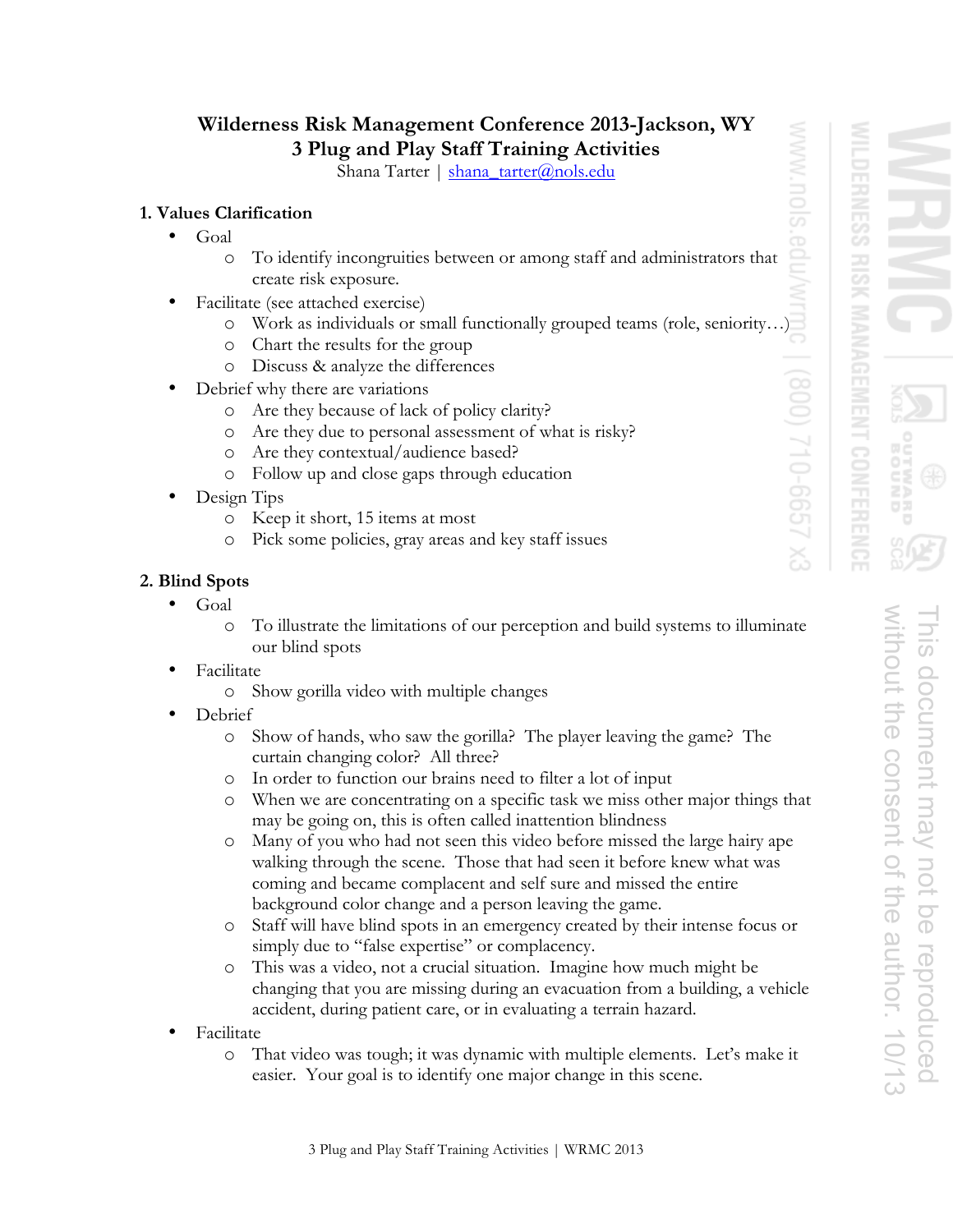- o Show gradual change video 3x, have people raise hands when they see change
- Debrief
	- o Unlike inattention blindness, change blindness can be an issue when our visual field or auditory input is interrupted, or when change is gradual
	- o Both of these phenomena are exploited by illusionists and magicians who focus or direct our attention away from where they are working.
	- o Examples of change blindness include: Missing slowly changing patient vital signs, missing changing weather patterns, missing a subtle change in group dynamics, or missing events on the periphery of the primary event. In this case imagine you were scouting a river, you missed the inherent risk of the large boulder emerging in your travel path. These can also lead to false reporting of incidents and false memories of events.
	- o To overcome our biological limitations, we need to create a culture where people realize they will not have the full picture, they must stop, question, and double check. We need to strive for deliberate competence. We need to take advantage of the entire group-we each see different parts of the whole.
	- o Half of the people noticed the gorilla, half didn't. Compare results because collectively we have a lot of the relevant information. Ask yourself and the team, what am I missing?
	- o Additionally we can use checklists and protocols, we can create distance and objectivity to better see patterns, and we can ask for help from our teamespecially from those not under the stress of making a leadership decision.
	- o Books like Blink have popularized the notion that unconscious decisionmaking is the highest form of decision making. More recent authors debunk that notion indicating that deliberate or conscious competence is ultimately the highest achievement. If we do not know how we make decisions, how will we teach others to make them?
- Design Tips
	- o Choose from a variety of videos that all illustrate some aspect of inattention blindness or change blindness.
	- o http://video.pbs.org/video/1769197543
	- o http://www.youtube.com/watch?feature=player\_detailpage&v=\_1Cp3Ux85 IE
	- o http://www.theinvisiblegorilla.com/videos.html

#### **3. 3 Sentence Teaching**

- Goal
	- o You should be able to distill any topic, regardless of how complex, into three informative, simple sentences (principles). These three sentences/principles then become the backbone of your class, your practice, your debrief. You should be able to quiz your students after a class on the three main points you tried to convey. If they cannot discern them, you may have lost your message in the details.
- **Facilitate** 
	- o Demo a WFR diabetes 3 sentence class (Discuss that diabetes is a phenomenally complex disease, but that doesn't really matter to a WFR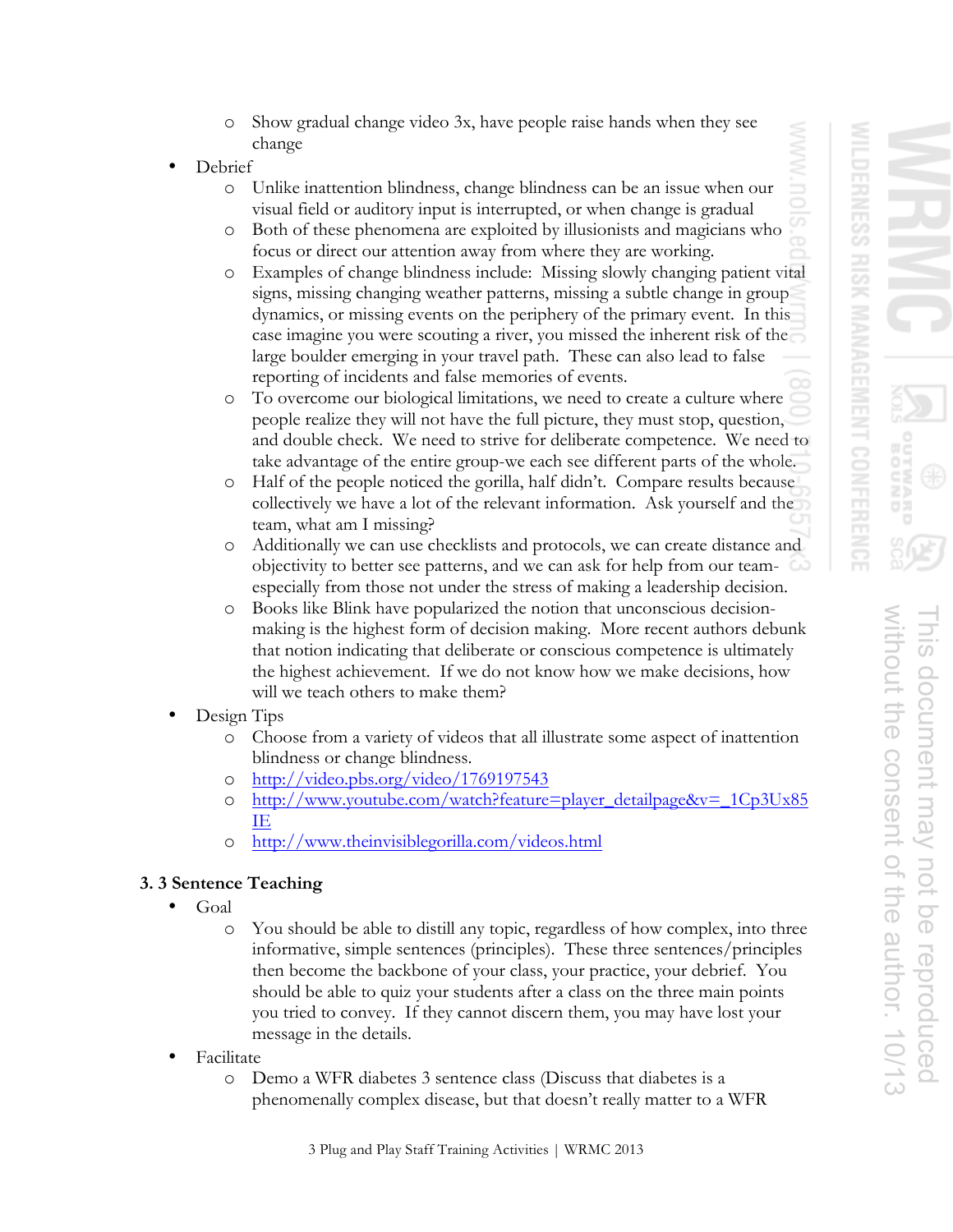$\frac{1}{\sqrt{2}}$ 

making a decision in the field, etc.). Diabetes is a disease process that affects the body's ability to process sugar. Diabetics can become ill when they have too much or too little sugar. If a known diabetic has a change in mental status, give sugar and evacuate.

- o Divide into groups of 3-5 and come up with a 3-sentence campsite selection class. 7 minute time limit.
- o Hear reports from groups, transcribe into 3 words or 3 principles on the board. (Hazards, comfort, impact/LNT)
- o In the same groups, redo the same assignments with the additional context you are given (e.g. location, activity, age group). 7 minute time limit.
- o Hear reports from groups.
- Debrief
	- o It's all about the principles, everything else is context.
	- o Understand what people need to know, what is helpful to know, and what is fun to know.
	- o In the field, your audience, your location, your course length can affect your style of delivery, your choice of analogy or example, and the specific application of a concept, but it shouldn't affect underlying principles. One is style, the other is curriculum.
	- o Teach your staff to use this when they plan classes, scenarios or debrief activities or days. It is also a great tool for mentoring someone doing something new.
- Design Tips
	- o Choose something that is common to your audience such as: campsite selection, water disinfection, LNT or packing for travel.
	- o Consider a homework assignment with a more difficult topic such as: leadership or risk management!

without the consent of the author. 10/13 This document may not be reproduced without the consent of the author. 10/13  $\frac{1}{5}$ document may not be reproduced